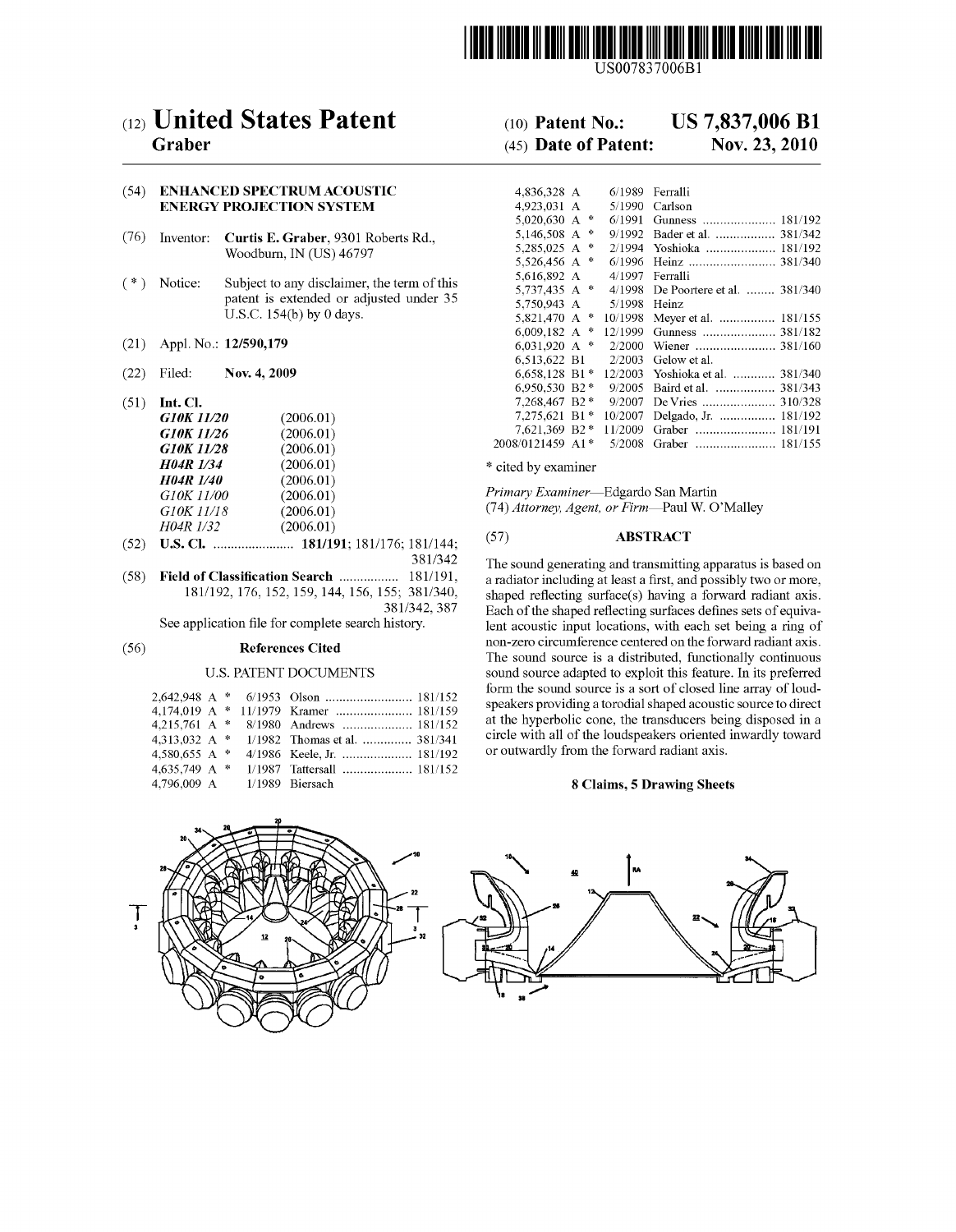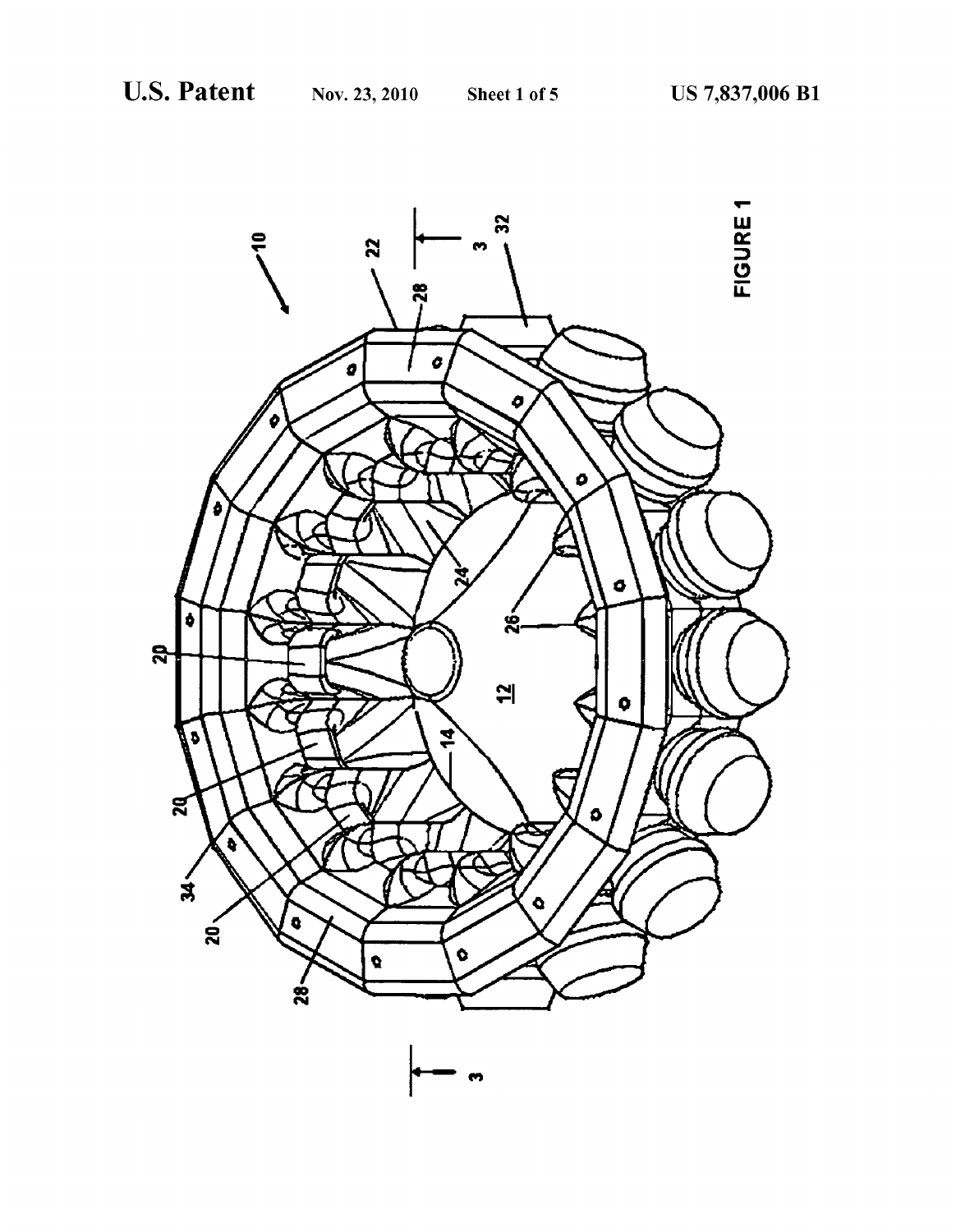

FIGURE 2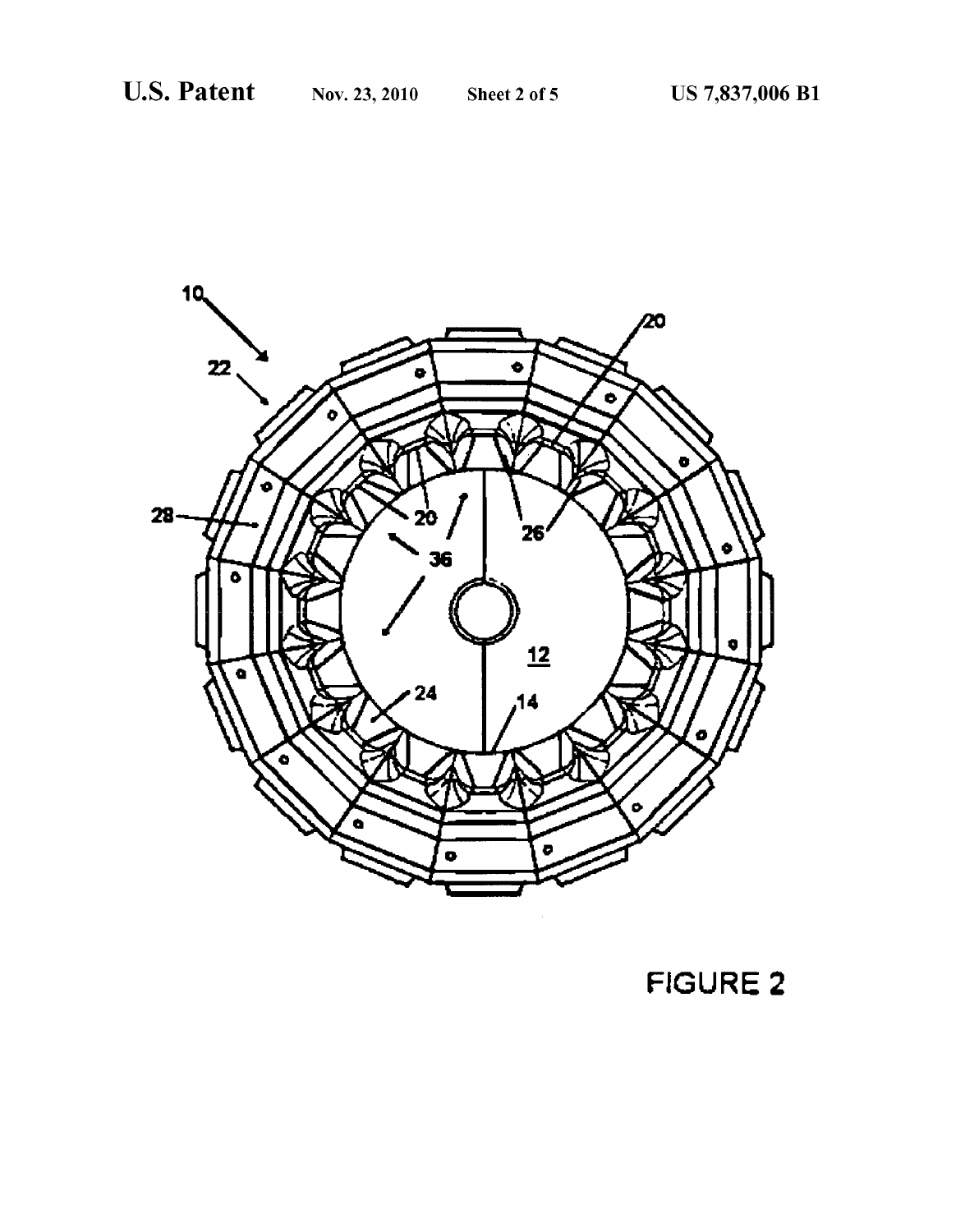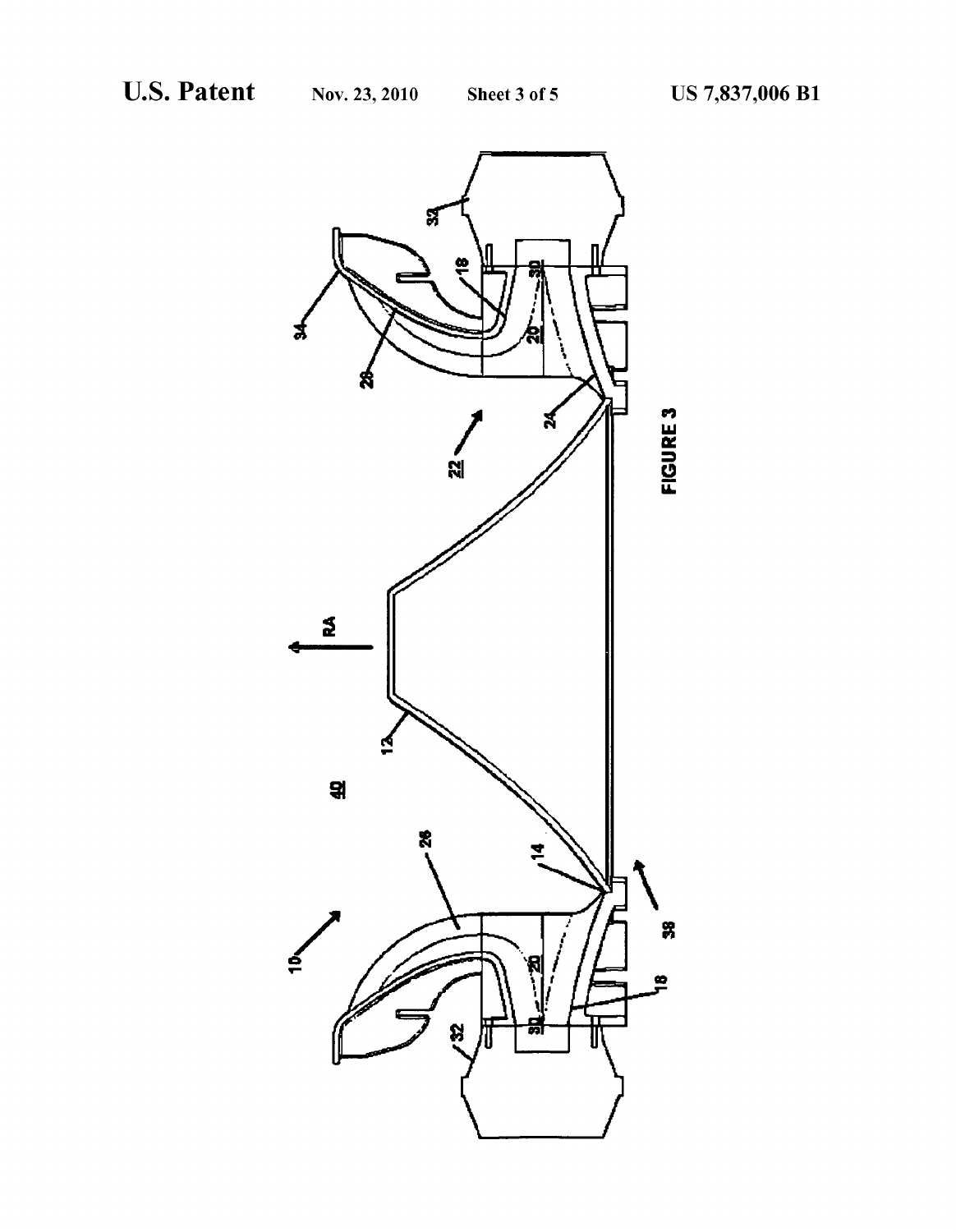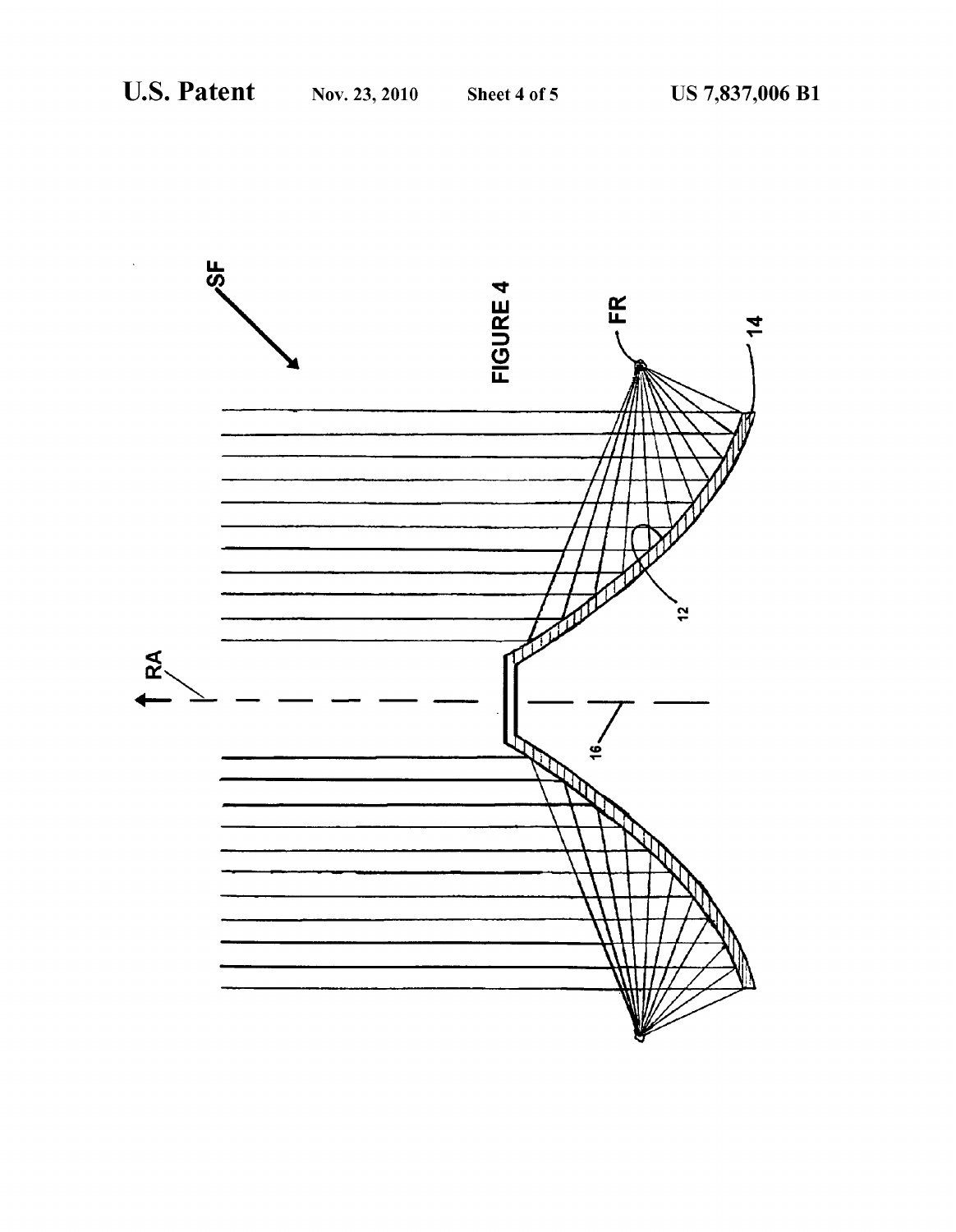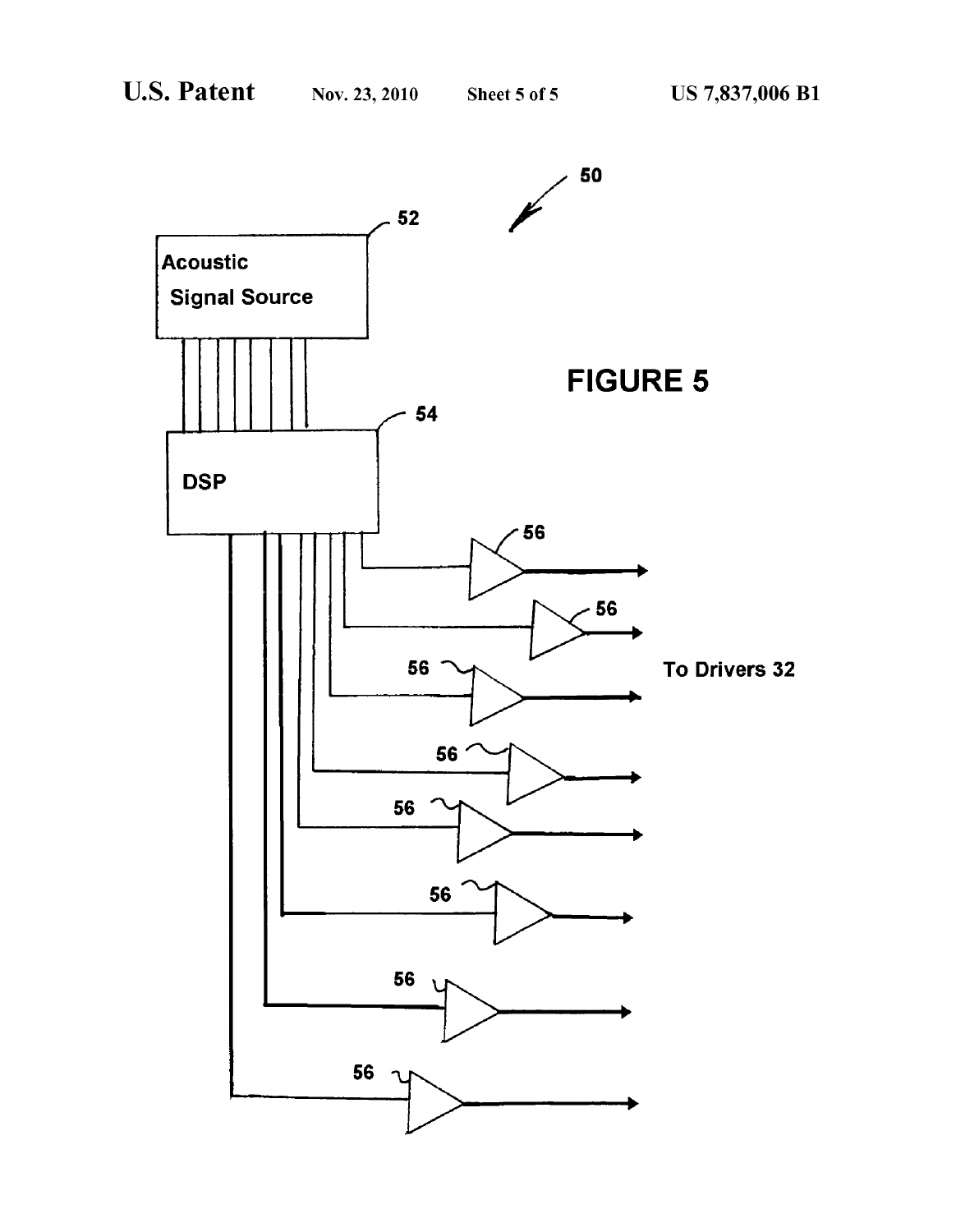10

40

#### ENHANCED SPECTRUMACOUSTIC ENERGY PROJECTION SYSTEM

#### BACKGROUND

1. Technical Field

The technical field relates to directional sound systems and more particularly to a sound system for projecting a high intensity, wide spectrum sound beam, particularly in a compressible medium such as air.

2. Description of the Problem

High intensity sound beams in air have long been produced using parabolic reflectors. Meyer et al., in U.S. Pat. No. 5,821, 470 described a Broadband Acoustical Transmitting System based on a parabolic reflector incorporating two loudspeaker 15 transducers. One transducer was spaced from the reflector, forward along the intended axis of propagation of sound at the focal point of the reflector. This transducer was horn loaded and oriented to propagate sound backward along the radiant axis and into the reflector for reflection in a collimated beam. The horn loaded transducer was intended to handle the higher frequency components of the overall field. A second trans ducer for low frequency components was located opposed to the horn loaded transducer on the radiant axis, preferably flush mounted in the parabolic reflector and oriented for for- 25 ward propagation of sound. At this location the low frequency transducer would derive relatively little benefit from the focusing aspects derived from the parabolic shape of the reflector, though the reflector would serve as a baffle.

Volume can be increased in general by using an increasing 30 number of transducers operating on the same input signal. Generally, a simple parabolic reflector such as employed by Meyer does not readily allow the use a large number of transducers operating on the same input because of the inabil ity to place more than one transducer at the focal point of the 35 reflector. U.S. Pat. No. 4,796,009 to Biersach teaches a high volume sound projector where a potentially large plurality of loudspeakers or drivers are coupled to emit into a acoustical impedance chamber having a restricted output port. The out put port opens into the throat of a horn.

Another technique for combining the outputs of a number of drivers is to place them in an array where the distances between loudspeakers result in the sound fields produced by the drivers produce Zones of constructive and destructive interference. The resulting sound field can be shaped and 45 steered by adjusting the phase relationship of the outputs of the transducers. Another sound reinforcement system which can accept inputs from a large plurality of transducers arranged in a line array and which employs a reflecting surface having some attributes of a parabolic dish was described 50 in U.S. Patent Application Publication 2008/0121459 for an Acoustic Energy Projection System by the present inventor which is incorporated herein by reference. One embodiment of Publication 2008/0121459 related to a sound generation of Publication 2008/0121459 related to a sound generation and projector. The appended claims define the novel leatures of a sound and projection apparatus based on a radiator having a coni- 55 projector. The modes of use w cally shaped and parabolically sculpted reflecting surface. The shaped reflecting surface defined a set of equivalent acoustic input locations. The set of locations typically lay in a circle or ring centered on the radiant axis and encircling the reflecting surface just forward from its base.

The set of equivalent acoustic input locations had non-zero circumference centered on the forward radiant axis. Sound sources located acoustically "close' to one another at the acoustic locations would form a distributed sound source which operates as a continuous source below a cut off free 65 quency. The sound source was, in effect, a curved, or even closed loop line array of loudspeakers.

2

Horns function as impedance matching devices, that is a type of transformer, providing a high impedance to a driver at its input end (the throat) and expanding in cross-sectional area to meet the low impedance of free air at the radiating end (mouth) of the horn. Substantial efficiency gains are possible using horns, however, horn effectiveness depends upon relat ing dimensions of the horn to the sound frequency spectrum to be radiated. One of these relationships is the one between the area of the mouth (usually expressed in terms of circum ference of the mouth for a given mouth shape) and wave length. For a horn having a circular cross-section the ratio of the mouth circumference to wavelength should exceed 1 for the longest wavelength in the sound spectrum to be radiated. By inference, a given horn ceases to provide any substantial impedance matching capacity to shorter wavelengths in the spectrum at some point along the horn short of the mouth. Thus horn loading the transducers of U.S. Patent Application Publication 2008/0121459 would produce efficiency gains.

However, accommodating horns in a projector of limited size becomes difficult if low acoustic frequencies are important, particularly for some flare types, due to the increasing length of the horn used to achieve most of the available gain.

#### **SUMMARY**

A sound field blending and projection apparatus combines the outputs from a plurality of acoustic drivers/transducers. The apparatus includes a radiator and a plurality of horn loaded acoustic transducers. The mouths of the horns are arranged in a radial array. The radiator includes a conical acoustic reflector centered within a radial array. The horn mouths are modified so that the radial array is effectively inwardly directed on the conical acoustic reflector in middle and upper range frequencies and effectively forward directed parallel to the radiant projection axis at lower range frequen cies. The radiating end of a circular cross-section horn should have a circumference C such that the ratio of C $\lambda$ >1 where  $\lambda$ is wavelength of the longest wavelength sound to be radiated. Each horn blends into the conical acoustic reflector to increase the effective mouth area for the horn for progres sively longer wavelength sound and to introduce a fold to the horns for the longer wavelengths. Put another way, for middle and higher frequencies, the projector may be viewed as a multi-horn radial array with a central conical element. At lower frequencies the projector may be viewed as a multi throated folded horn with a single mouth perpendicular to the projection axis defined by the central conical element and the speakers are ported to the throats.

#### BRIEF DESCRIPTION OF THE DRAWINGS

The appended claims define the novel features of a sound erence to the following detailed description of an illustrative embodiment when read in conjunction with the accompanying drawings, wherein:

<sup>60</sup> projector. FIG. 1 is a perspective view of an embodiment of the sound

FIG. 2 is a top plan view of the embodiment of FIG. 1.

FIG. 3 is a cross sectional view taken along section lines 3-3 of FIG. 1.

FIG. 4 is a cross sectional view illustrating one aspect of operation of the Sound projector.

FIG. 5 is a block diagram of a drive signal circuit.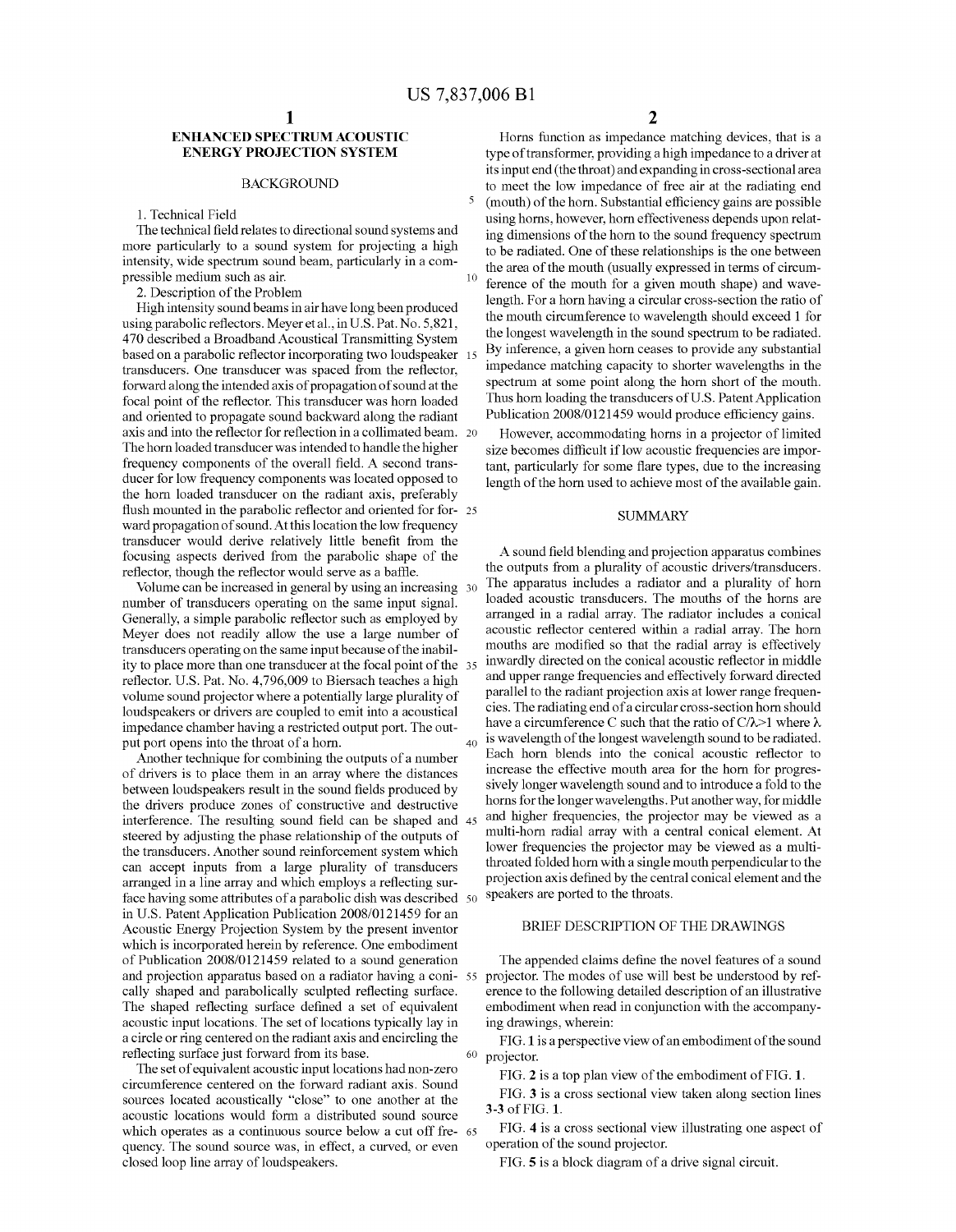#### DETAILED DESCRIPTION

Referring to the Figures and in particular to FIGS. 1-3, an embodiment of a sound projector 10 is illustrated. A sound projector 10 projects a Sound field forward along a radiant 5 axis RA. Sound projector 10 incorporates a cone reflector 12 mounted within a radial array 36 of middle frequency mouths 20. Radial array 36 of middle frequency mouths 20 has a toroidal shape and the middle frequency mouths 20 radiate sound inwardly on the center of the toroid and into cone 10 reflector 12 for reflection forward along the radiant axis RA.<br>The forward direction of the radiant axis RA is indicated by an arrow. Cone reflector 12 is illustrated as a truncated rather than full cone. The sides of cone reflector 12 may have a parabolic cross section for collimating middle and high fre- 15 quency sound and directing the sound forward along the radiant axis RA which is usually aligned on the central axis 16 of the cone reflector 12.

Sound projector 10 can be used to project a broad fre quency spectrum produced by a plurality of drivers 32. Each 20 of drivers 32 is loaded by one of a plurality of horns 18. Horns 18 are shaped to locate the middle frequency mouths 20 in the radial array36. The length of the horns 18 from the throats 30 to the middle frequency mouths 20 is selected so that the horns **18** provide most of the possible gain for high and 25 middle frequencies. For a conveniently sized acoustic projec tor middle and high frequency sound would acoustic frequen cies above 300 Hz. However, what constitutes the border between low and middle frequencies depends on how large a sound projector 10 can be tolerated. It is conceivable to build 30 a device large enough that low frequency sound would be radiate inwardly from the middle frequency mouths 20 onto cone reflector 12. The center point of middle frequency mouths 20 should fall on a focal ring FR for cone reflector 12. 35 The focal ring FR defines equivalent input points for sources of sound directed into cone reflector 12. Middle and high frequency sound emitted from middle frequency mouths 20 is reflected and collimated into a middle and high frequency sound field SF. 40

Gains for low frequency sound coupling are boosted by multi-section horn extenders 22. Low frequency sound radiated from middle frequency mouths 20 is, for the most part, not reflected by cone reflector 12. Multi-section horn extend ers 22 function to redirect low frequency sound so that it is 45 directed forward along radiant axis RA, though it does not gain the full collimating effects of the cone reflector 12. Multi-section horn extenders 22 comprise a first surface 24 extending from middle frequency mouths 20 to base 14 of cone reflector 12, wedges 26 which are roughly triangular 50 blocks radially arranged around the cone reflector 12 with one wedge 26 being positioned between each pair of adjacent middle frequency mouths 20 and reverse flare sections 28 which extend forward along the radiant axis from the middle frequency mouths 20 and slope away from the radiant axis 55 RA. Cone reflector 12 itself may be considered to be one of the multi-section horn extender 22, but one which is common to all of the plurality of horns 18 in the radial array 36. The base 14 of cone reflector 12 and the first surfaces 24 for each horn 18 form a closed major side 38 opposite the opening 40 60 from the sound projector 10.

Taken together, the reverse flare sections 28 are referred to as a bell 34 and together define opening 40. From middle frequency mouths 20 through to opening 40 the effective cross-sectional area of a Zone defined by wedges 26, reverse 65 flare sections 28, first surfaces 24 and the adjacent portion of cone reflector 12 continue the flare rate for the main body of

4

horns 18 between throats 30 and middle frequency mouths 20. The boundary defined by wedges 26 may be considered as extending into the cone reflectors by the air pressure gener ated from adjacent horns 18. Alternatively, the middle fre quency mouths 20 may be considered as throats for low frequency sound into a second horn formed by bell 34 which may have the same flare rate and flare type as horns 18.

FIG. 5 is a representative drive signal circuit 50 which could be used for exciting drivers 32. The particulars of the illustrated circuit are conventional with an acoustic signal source 52 providing signals for application to the drivers 32 to a digital signal processing unit 54, which may be used for phase or gain control, and then to amplifier stages 56 which boost the signal for application to however many drivers 32

What is claimed is:

1. A sound projector comprising:

a cone reflector having a base and a central axis aligned on a radiant axis;

- a plurality of horns having middle frequency mouths, the middle frequency mouths being disposed radially around the cone reflector forward from the base of the cone reflector along the intended radiant axis with the middle frequency mouths oriented to direct sound energy toward the cone reflector,
- the cone reflector being shaped to cooperate with the middle frequency mouths for reflection of sound energy forward along the radiant axis; and
- multi-part low frequency horn extenders located at each middle frequency mouth, the multi-part low frequency horn extenders including a first Surface extending from along a portion of the middle frequency mouth to the base of the cone reflector, wedges positioned between each middle frequency mouth and oriented radially around the intended radiant axis and a reverse flare sec tion extending from along a portion of the middle fre quency mouth furthest forward along the intended radi ant axis and folded away from the radiant axis.

2. The sound projector of claim 1, further comprising:

each horn having a throat; and

a plurality of acoustic transducers coupled to the throats. 3. A sound field blending and projection apparatus com

prising:

a plurality of acoustic transducers;

- a plurality of horns coupled to the plurality of acoustic transducers;
- a plurality of first radiating areas from the plurality of horns, for middle and upper frequencies, the first radi ating areas being for the middle and upper frequencies and further being radially arranged with the first radiat ing surfaces being inwardly oriented;
- a cone reflector centered within the radiating areas, the cone reflector being shaped to cooperate with the first radiating areas to reflect middle and high frequency sound radiated from the first radiating surfaces in a forward direction of propagation substantially parallel to a radiant axis; and
- a bell encircling the conical reflecting surface forward along the projection axis from the arc arrangement of the first radiating areas the bell flaring radially outwardly from the radiant axis.

4. The sound field blending and projection apparatus of claim 3, further comprising:

a plurality of wedges located between and partially defin ing the first radiating areas from the horns with the wedges being radially aligned on the radiant axis and spaced from the cone reflector.